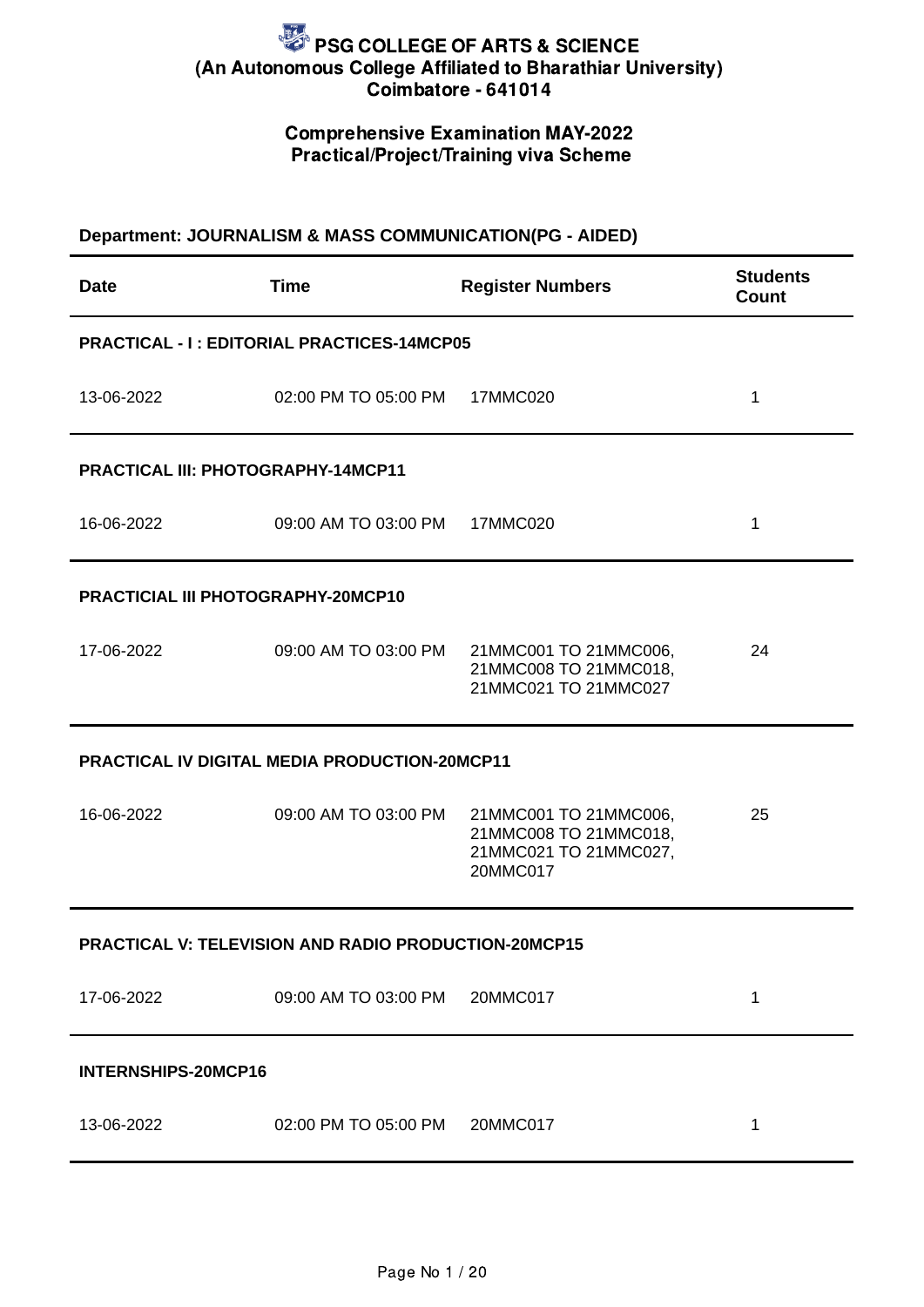## Comprehensive Examination MAY-2022 Practical/Project/Training viva Scheme

| <b>PRACTICAL V : RADIO AND TELEVISION PRODUCTION-14MCP21</b> |                      |                                                                                   |              |
|--------------------------------------------------------------|----------------------|-----------------------------------------------------------------------------------|--------------|
| 17-06-2022                                                   | 09:00 AM TO 03:00 PM | 17MMC020                                                                          | 1            |
| INTERNSHIPS-14MCP22                                          |                      |                                                                                   |              |
| 13-06-2022                                                   | 09:00 AM TO 12:00 PM | 17MMC020                                                                          | $\mathbf{1}$ |
| PROJECT & VIVA - VOCE-20MCP22                                |                      |                                                                                   |              |
| 13-06-2022                                                   | 09:00 AM TO 12:00 PM | 20MMC001 TO 20MMC004,<br>20MMC007 TO 20MMC011,<br>20MMC017                        | 10           |
| 13-06-2022                                                   | 02:00 PM TO 05:00 PM | 20MMC014 TO 20MMC016,<br>20MMC018, 20MMC021 TO<br>20MMC025, 20MMC012,<br>20MMC013 | 11           |

**Date : 11-06-2022**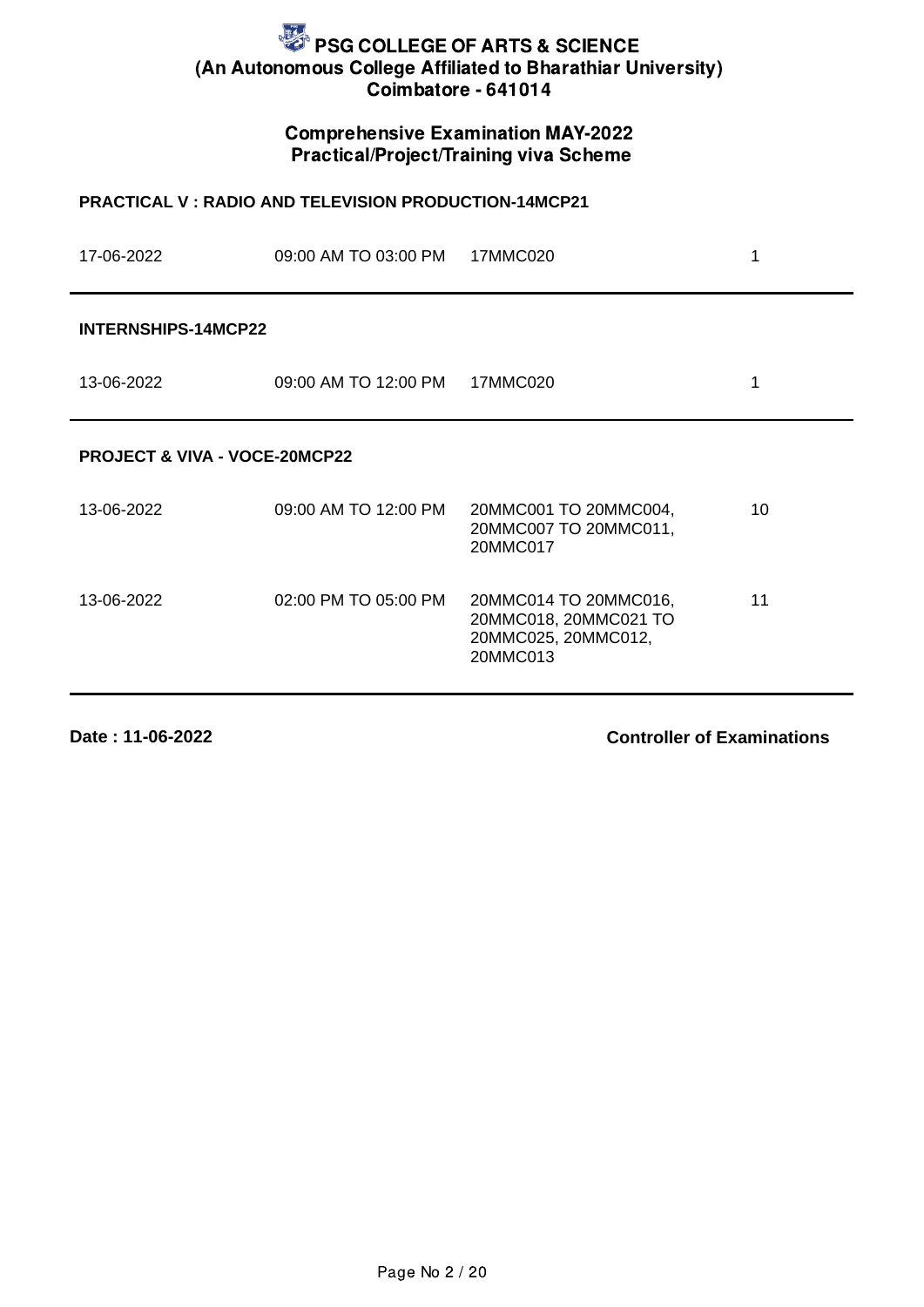## Comprehensive Examination MAY-2022 Practical/Project/Training viva Scheme

**Department: ECONOMICS(PG - AIDED)**

| Date                        | <b>Time</b>          | <b>Register Numbers</b>                       | <b>Students</b><br>Count |
|-----------------------------|----------------------|-----------------------------------------------|--------------------------|
| <b>PROJECT WORK-19ECP20</b> |                      |                                               |                          |
| 15-06-2022                  | 09:00 AM TO 12:00 PM | 20MEC001 TO 20MEC011                          | 11                       |
| 15-06-2022                  | 02:00 PM TO 05:00 PM | 20MEC012 TO 20MEC017,<br>20MEC019 TO 20MEC023 | 11                       |

**Date : 11-06-2022**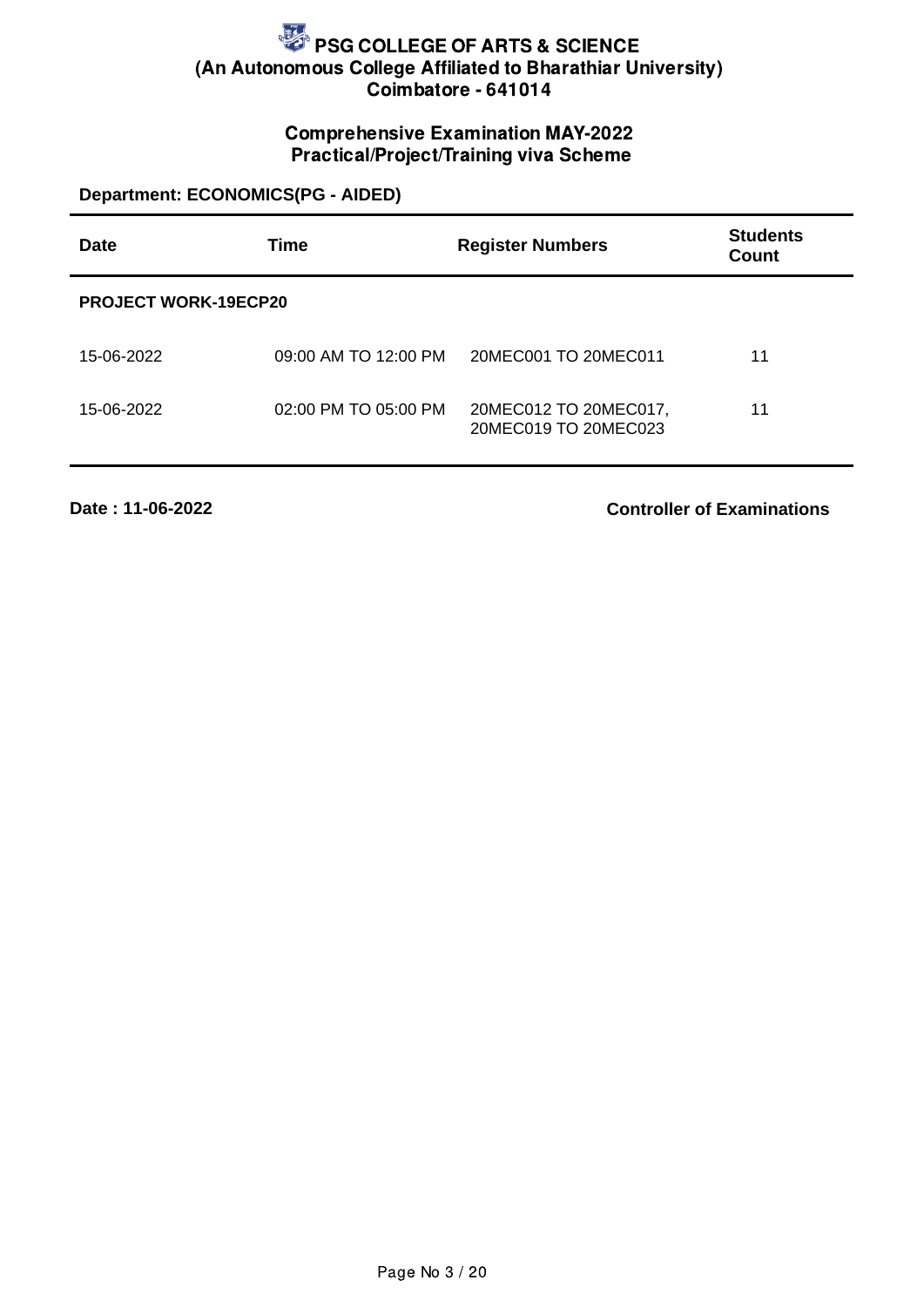## Comprehensive Examination MAY-2022 Practical/Project/Training viva Scheme

**Department: TAMIL(PG - AIDED)**

| <b>Date</b>                 | <b>Time</b>          | <b>Register Numbers</b> | <b>Students</b><br>Count |
|-----------------------------|----------------------|-------------------------|--------------------------|
| <b>PROJECT WORK-18TAP18</b> |                      |                         |                          |
| 16-06-2022                  | 09:00 AM TO 12:00 PM | 20MTA001 TO 20MTA008    | 8                        |
| 16-06-2022                  | 01:00 PM TO 05:00 PM | 20MTA009 TO 20MTA015    | 7                        |

**Date : 11-06-2022**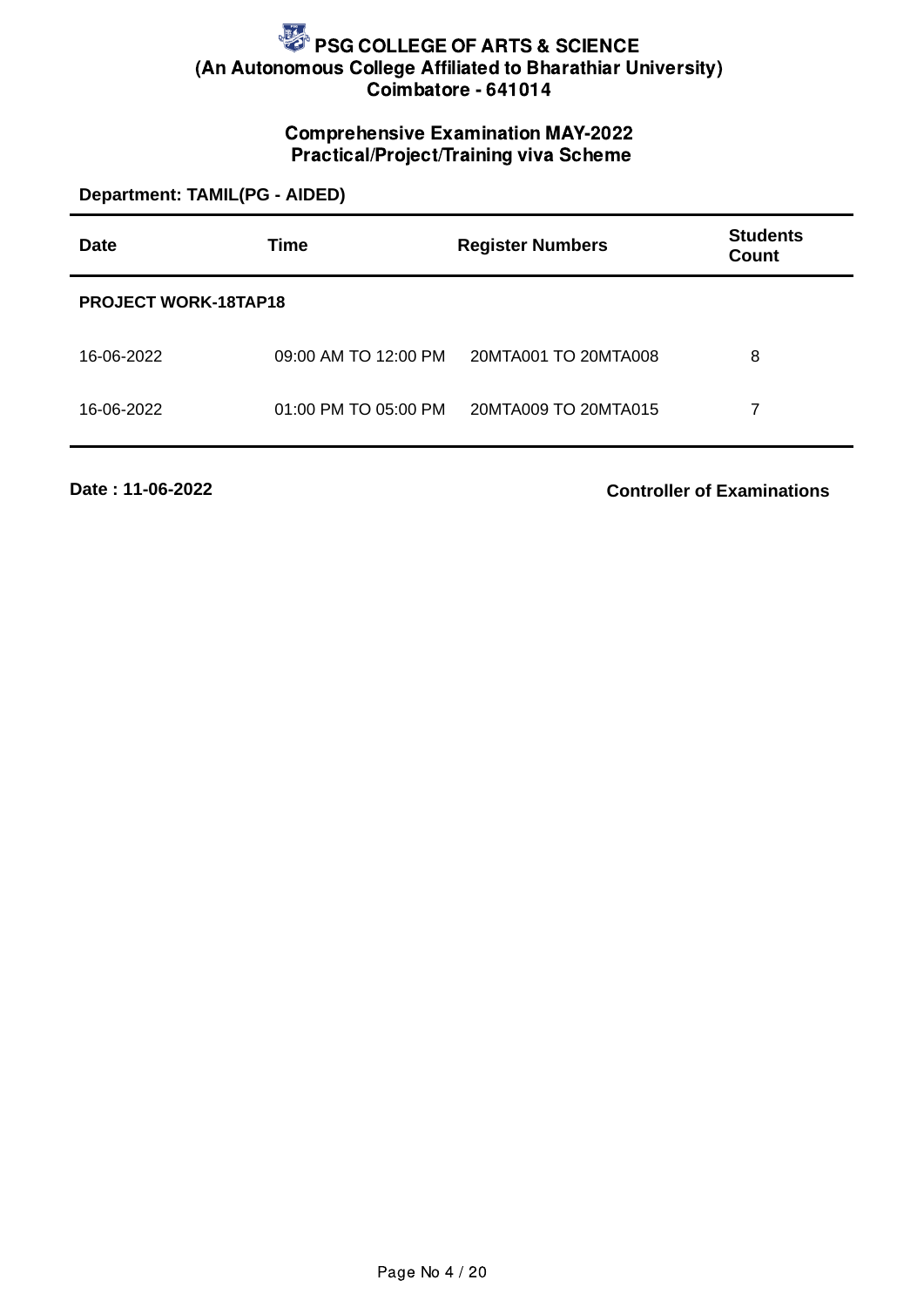## Comprehensive Examination MAY-2022 Practical/Project/Training viva Scheme

### **Department: SOCIAL WORK(PG - AIDED)**

| <b>Date</b>                              | <b>Time</b>                                               | <b>Register Numbers</b>                                                           | <b>Students</b><br><b>Count</b> |  |
|------------------------------------------|-----------------------------------------------------------|-----------------------------------------------------------------------------------|---------------------------------|--|
| (RESIDENTIAL) CAMP-18SWP12               |                                                           | FIELD WORK PRACTICUM - II (PLACEMENT IN NGOS WELFARE SETTING) RURAL / TRIBAL      |                                 |  |
| 22-06-2022                               | 09:00 AM TO 12:00 PM                                      | 21MSW001 TO 21MSW012                                                              | 12                              |  |
| 22-06-2022                               | 02:00 PM TO 05:00 PM                                      | 21MSW013 TO 21MSW024                                                              | 12                              |  |
| 23-06-2022                               | 09:00 AM TO 12:00 PM                                      | 21MSW026 TO 21MSW035,<br>21MSW037, 21MSW038                                       | 12                              |  |
| 23-06-2022                               | 02:00 PM TO 05:00 PM                                      | 21MSW039 TO 21MSW046,<br>21MSW048 TO 21MSW050,<br>21MSW025                        | 12                              |  |
|                                          | FIELD WORK PRACTICUM - III (INCLUDING STUDY TOUR)-19SWP19 |                                                                                   |                                 |  |
| 16-06-2022                               | 09:00 AM TO 12:00 PM                                      | 20MSW013                                                                          | $\mathbf{1}$                    |  |
| <b>SUMMER TRAINING-19SWP20</b>           |                                                           |                                                                                   |                                 |  |
| 22-06-2022                               | 09:00 AM TO 12:00 PM                                      | 20MSW006, 20MSW022,<br>20MSW030, 20MSW047                                         | $\overline{4}$                  |  |
| <b>RESEARCH PROJECT AND VIVA-18SWP24</b> |                                                           |                                                                                   |                                 |  |
| 14-06-2022                               | 09:00 AM TO 12:00 PM                                      | 20MSW001 TO 20MSW015,<br>20MSW017 TO 20MSW023                                     | 22                              |  |
| 14-06-2022                               | 02:00 PM TO 05:00 PM                                      | 20MSW024, 20MSW025,<br>20MSW027 TO 20MSW037,<br>20MSW039 TO 20MSW047,<br>20MSW026 | 23                              |  |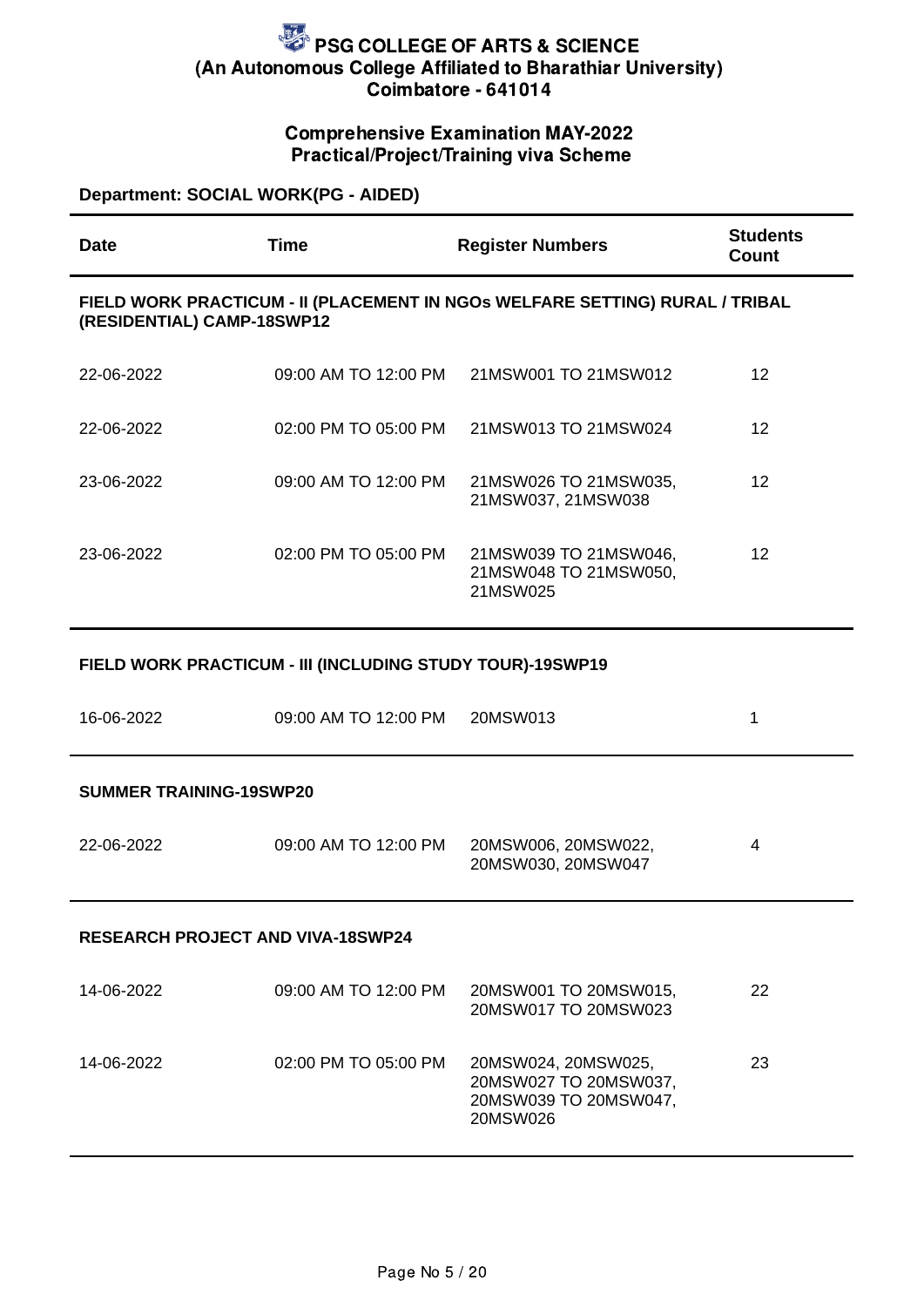## Comprehensive Examination MAY-2022 Practical/Project/Training viva Scheme

#### **FIELD WORK PRACTICUM - IV-18SWP25**

| 15-06-2022 | 09:00 AM TO 12:00 PM | 20MSW001 TO 20MSW011                                     | 11 |
|------------|----------------------|----------------------------------------------------------|----|
| 15-06-2022 | 02:00 PM TO 05:00 PM | 20MSW012 TO 20MSW015,<br>20MSW017 TO 20MSW023            | 11 |
| 16-06-2022 | 09:00 AM TO 12:00 PM | 20MSW024, 20MSW025,<br>20MSW027 TO 20MSW035              | 11 |
| 16-06-2022 | 02:00 PM TO 05:00 PM | 20MSW036, 20MSW037,<br>20MSW039 TO 20MSW047,<br>20MSW026 | 12 |

**Date : 11-06-2022**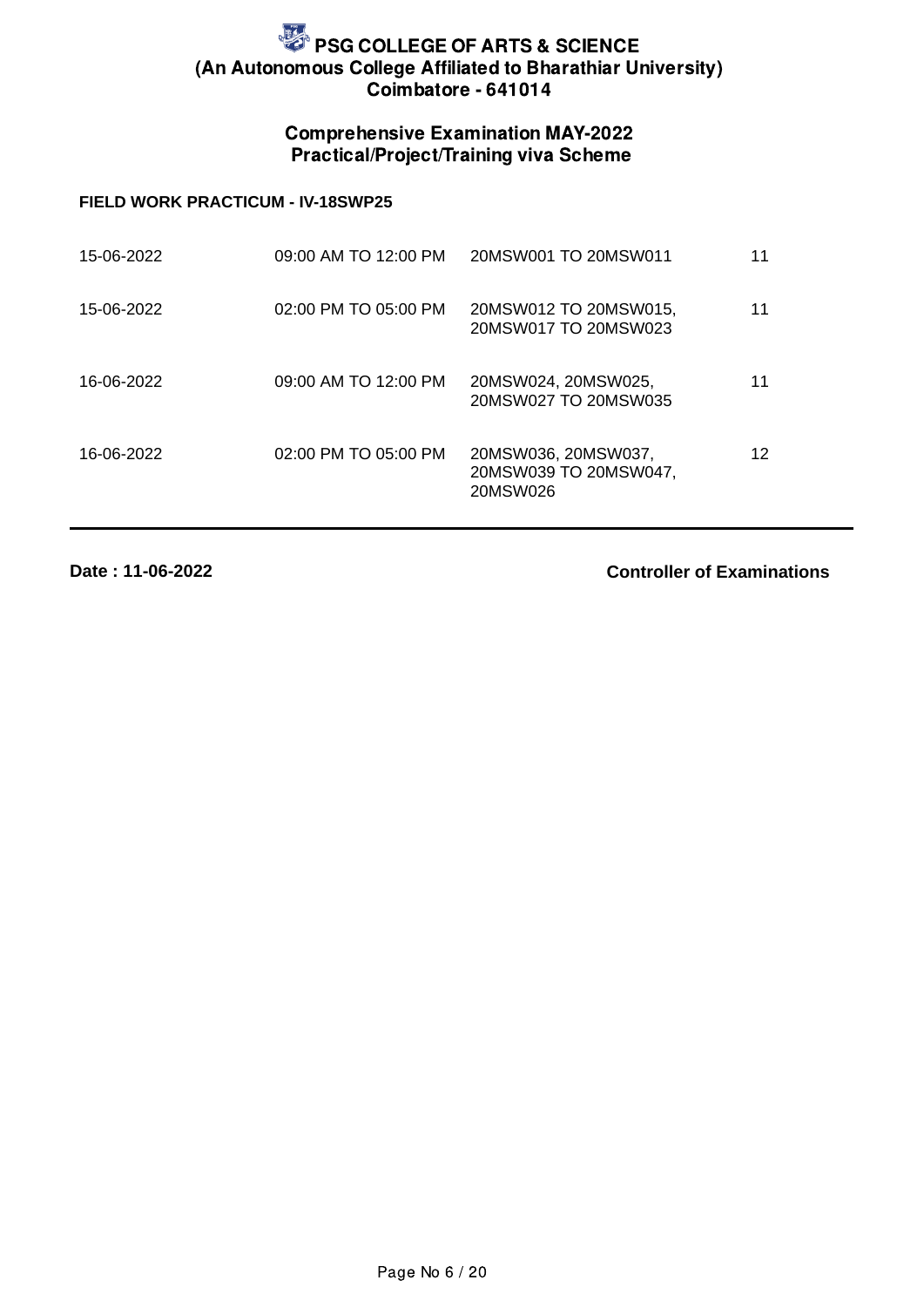### Comprehensive Examination MAY-2022 Practical/Project/Training viva Scheme

#### **Department: APPLIED PSYCHOLOGY(PG - AIDED)**

| <b>Date</b>                                  | <b>Time</b>                                      | <b>Register Numbers</b>                                  | <b>Students</b><br>Count |
|----------------------------------------------|--------------------------------------------------|----------------------------------------------------------|--------------------------|
|                                              | EXPERIMENTAL PSYCHOLOGY : PRACTICAL - II-19PSP11 |                                                          |                          |
| 14-06-2022                                   | 09:00 AM TO 12:00 PM                             | 21MPS001 TO 21MPS012                                     | 12                       |
| 14-06-2022                                   | 02:00 PM TO 05:00 PM                             | 21MPS013 TO 21MPS023                                     | 11                       |
| 15-06-2022                                   | 02:00 AM TO 05:00 PM                             | 21MPS036, 21MPS038,<br>21MPS039, 21MPS042 TO<br>21MPS049 | 11                       |
| 15-06-2022                                   | 09:00 AM TO 12:00 PM                             | 21MPS024 TO 21MPS034                                     | 11                       |
| <b>CASE ANALYSIS: PRACTICAL - IV-19PSP26</b> |                                                  |                                                          |                          |
| 13-06-2022                                   | 09:00 AM TO 12:00 PM                             | 20MPS001 TO 20MPS012                                     | 12                       |
| 13-06-2022                                   | 02:00 PM TO 05:00 PM                             | 20MPS013 TO 20MPS024                                     | 12                       |
| 14-06-2022                                   | 09:00 AM TO 12:00 PM                             | 20MPS025 TO 20MPS036                                     | 12                       |

14-06-2022 02:00 PM TO 05:00 PM 20MPS037 TO 20MPS048 12

#### **PROFESSIONAL SKILLS: PRACTICAL - V-20PSP27**

| 15-06-2022 | 09:00 AM TO 12:00 PM | 20MPS001 TO 20MPS012 | 12 |
|------------|----------------------|----------------------|----|
| 15-06-2022 | 02:00 PM TO 05:00 PM | 20MPS013 TO 20MPS024 | 12 |
| 16-06-2022 | 09:00 AM TO 12:00 PM | 20MPS025 TO 20MPS036 | 12 |
| 16-06-2022 | 02:00 PM TO 05:00 PM | 20MPS037 TO 20MPS048 | 12 |

#### **Date : 11-06-2022**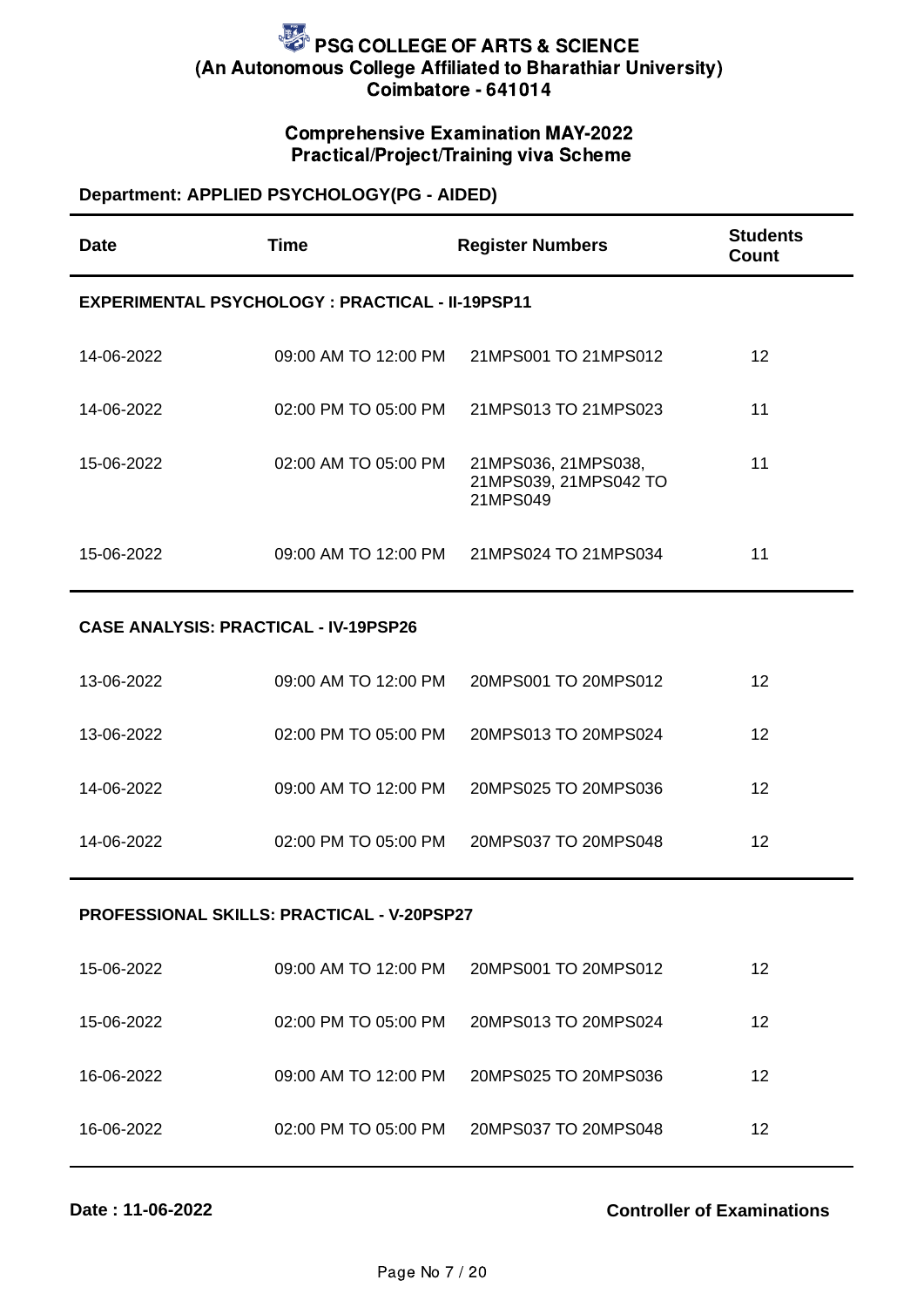## Comprehensive Examination MAY-2022 Practical/Project/Training viva Scheme

**Department: MATHEMATICS(PG - AIDED)**

| Date       | <b>Time</b>          | <b>Register Numbers</b>                                                      | <b>Students</b><br>Count |
|------------|----------------------|------------------------------------------------------------------------------|--------------------------|
|            |                      | DISCIPLINE SPECIFIC ELECTIVE - II COMPUTATIONAL METHODS (PRACTICAL)-20MAP23A |                          |
| 14-06-2022 | 09:00 AM TO 12:00 PM | 20MMA001 TO 20MMA005,<br>20MMA007 TO 20MMA016                                | 15                       |
| 14-06-2022 | 02:00 PM TO 05:00 PM | 20MMA017 TO 20MMA025,<br>20MMA027 TO 20MMA032                                | 15                       |

**Date : 11-06-2022**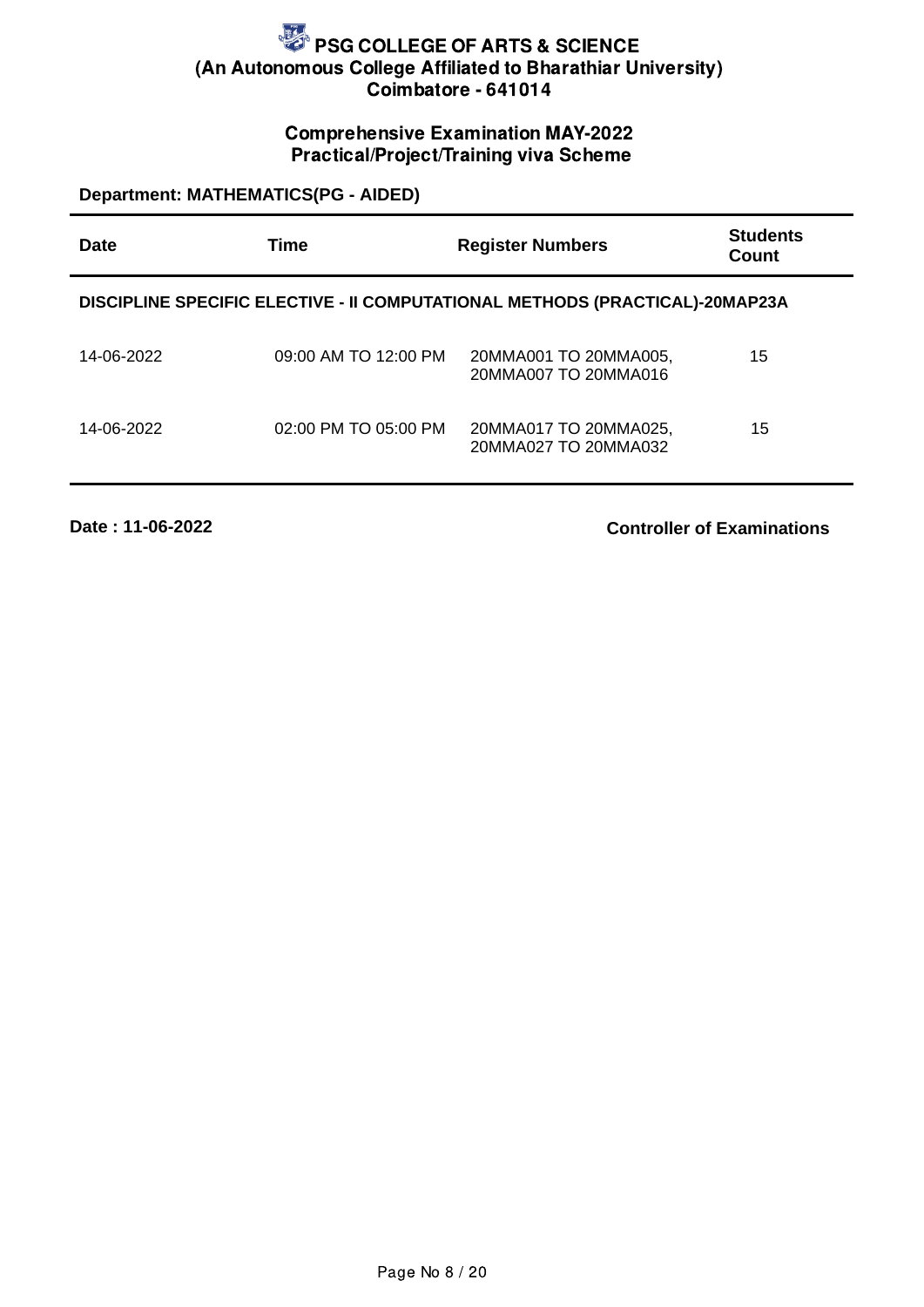### Comprehensive Examination MAY-2022 Practical/Project/Training viva Scheme

**Department: STATISTICS(PG - AIDED)**

| <b>Date</b>                              | <b>Time</b>                                     | <b>Register Numbers</b>                                                | <b>Students</b><br><b>Count</b> |
|------------------------------------------|-------------------------------------------------|------------------------------------------------------------------------|---------------------------------|
| SOFTWARE PRACTICAL II - SYSTAT-18STP10   |                                                 |                                                                        |                                 |
| 14-06-2022                               | 09:00 AM TO 12:00 PM                            | 21MST001 TO 21MST004,<br>21MST006 TO 21MST011,<br>21MST013 TO 21MST021 | 19                              |
| 14-06-2022                               | 02:00 PM TO 05:00 PM                            | 21MST022 TO 21MST039                                                   | 18                              |
| <b>STATISTICS PRACTICAL - I-19STP11</b>  |                                                 |                                                                        |                                 |
| 13-06-2022                               | 09:00 AM TO 12:00 PM                            | 21MST001 TO 21MST004,<br>21MST006 TO 21MST011,<br>21MST013 TO 21MST021 | 19                              |
| 13-06-2022                               | 02:00 PM TO 05:00 PM                            | 21MST022 TO 21MST039                                                   | 18                              |
|                                          | SOFTWARE PRACTICAL -III & R PROGRAMMING-20STP22 |                                                                        |                                 |
| 15-06-2022                               | 09:00 AM TO 12:00 PM                            | 20MST001, 20MST003 TO<br>20MST008, 20MST010 TO<br>20MST021             | 19                              |
| 15-06-2022                               | 02:00 PM TO 05:00 PM                            | 20MST022, 20MST023, 20MST025<br><b>TO 20MST040</b>                     | 18                              |
| <b>STATISTICS PRACTICAL - II-18STP23</b> |                                                 |                                                                        |                                 |
| 16-06-2022                               | 09:00 AM TO 12:00 PM                            | 20MST001, 20MST003 TO<br>20MST008, 20MST010 TO<br>20MST021             | 19                              |
| 16-06-2022                               | 02:00 PM TO 05:00 PM                            | 20MST022, 20MST023, 20MST025<br><b>TO 20MST040</b>                     | 18                              |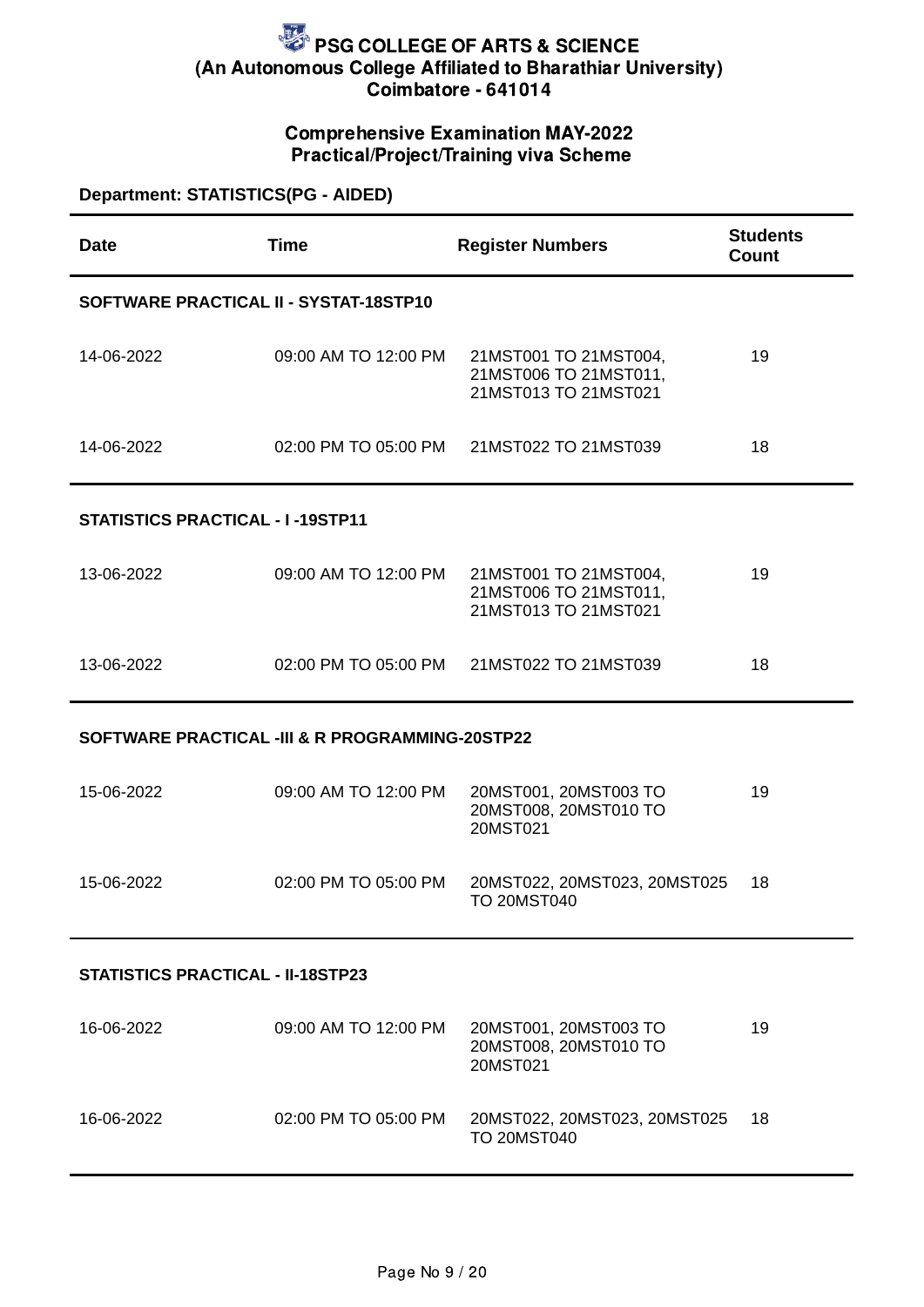## Comprehensive Examination MAY-2022 Practical/Project/Training viva Scheme

#### **PROJECT WORK/ DISSERTATION-18STP24**

| 18-06-2022 | 09:00 AM TO 12:00 PM | 20MST001, 20MST003 TO<br>20MST008, 20MST010 TO<br>20MST021 | 19  |
|------------|----------------------|------------------------------------------------------------|-----|
| 18-06-2022 | 02:00 PM TO 05:00 PM | 20MST022, 20MST023, 20MST025<br>TO 20MST040                | -18 |

**Date : 11-06-2022**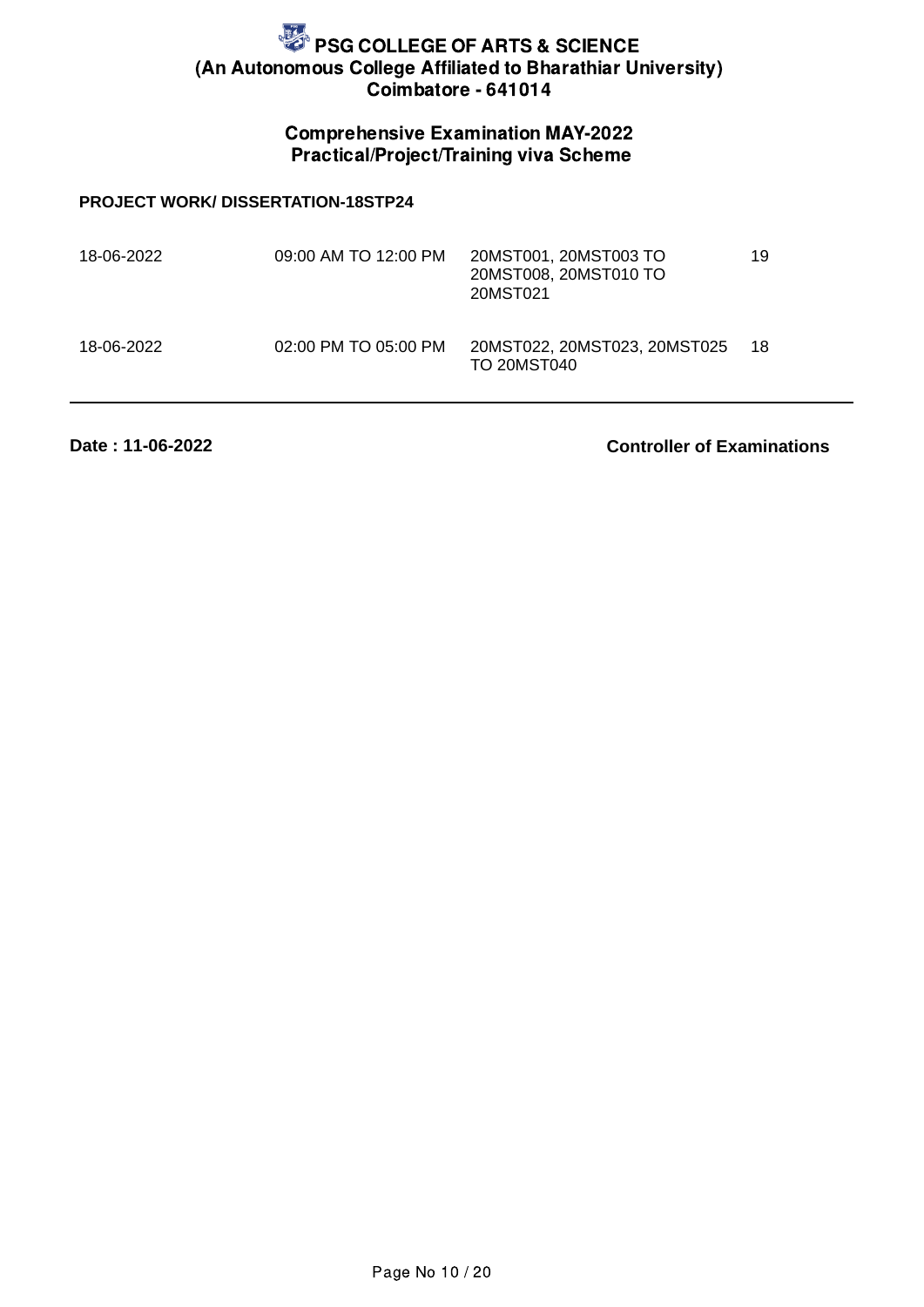### Comprehensive Examination MAY-2022 Practical/Project/Training viva Scheme

|  | Department: PHYSICS(PG - AIDED) |  |
|--|---------------------------------|--|
|--|---------------------------------|--|

| Date                                           | Time                                            | <b>Register Numbers</b>                                                             | <b>Students</b><br>Count |  |
|------------------------------------------------|-------------------------------------------------|-------------------------------------------------------------------------------------|--------------------------|--|
| PRACTICAL - I GENERAL PHYSICS-18PHP10          |                                                 |                                                                                     |                          |  |
| 14-06-2022                                     | 09:00 AM TO 01:00 PM                            | 21MPH001 TO 21MPH004,<br>21MPH006 TO 21MPH009,<br>21MPH013, 21MPH015 TO<br>21MPH017 | 12                       |  |
| 14-06-2022                                     |                                                 | 01:30 PM TO 05:30 PM 21MPH018 TO 21MPH029                                           | 12                       |  |
| <b>PRACTICAL - II ELECTRONICS-18PHP11</b>      |                                                 |                                                                                     |                          |  |
| 15-06-2022                                     | 09:00 AM TO 01:00 PM                            | 21MPH018 TO 21MPH029                                                                | 12                       |  |
| 15-06-2022                                     | 01:30 PM TO 05:30 PM                            | 21MPH001 TO 21MPH004,<br>21МРН006 ТО 21МРН009,<br>21MPH013, 21MPH015 TO<br>21MPH017 | 12                       |  |
|                                                | <b>PRACTICAL III - ADVANCED PHYSICS-18PHP21</b> |                                                                                     |                          |  |
| 16-06-2022                                     | 09:00 AM TO 03:00 PM                            | 20MPH001 TO 20MPH010                                                                | 10                       |  |
| 17-06-2022                                     | 09:00 AM TO 03:00 PM                            | 20MPH011 TO 20MPH020                                                                | 10                       |  |
| 18-06-2022                                     | 09:00 AM TO 03:00 PM                            | 20MPH021 TO 20MPH030                                                                | 10                       |  |
| <b>PRACTICAL IV - ADVANCED PHYSICS-18PHP22</b> |                                                 |                                                                                     |                          |  |
| 16-06-2022                                     | 09:00 AM TO 03:00 PM                            | 20MPH011 TO 20MPH020                                                                | 10                       |  |
| 17-06-2022                                     | 09:00 AM TO 03:00 PM                            | 20MPH021 TO 20MPH030                                                                | 10                       |  |
| 18-06-2022                                     | 09:00 AM TO 03:00 PM                            | 20MPH001 TO 20MPH010                                                                | 10                       |  |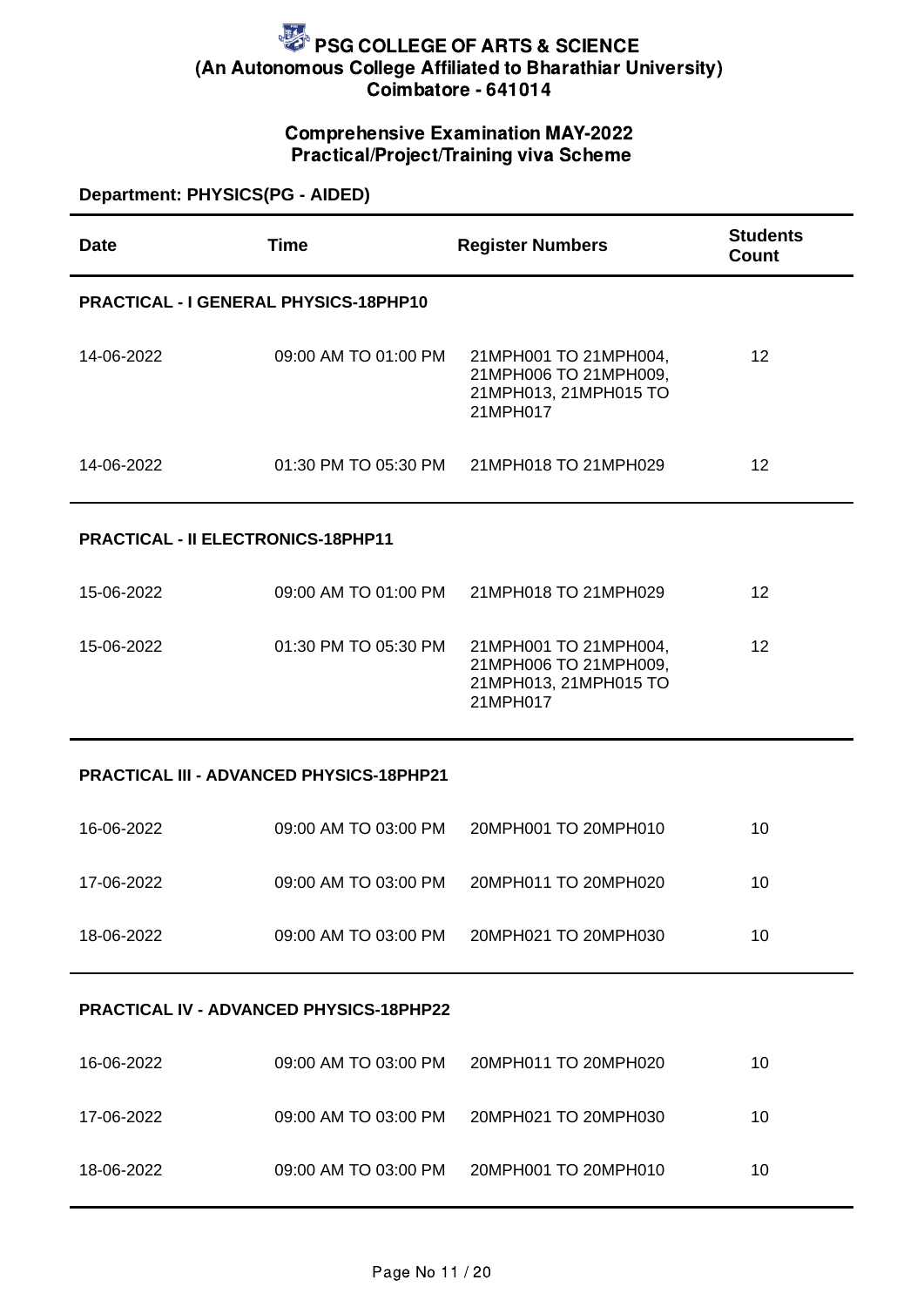### Comprehensive Examination MAY-2022 Practical/Project/Training viva Scheme

#### **PROJECT AND VIVA VOCE-18PHP23**

| 15-06-2022 | 09:00 AM TO 12:00 PM | 20MPH001 TO 20MPH015 | 15 |
|------------|----------------------|----------------------|----|
| 15-06-2022 | 02:00 PM TO 05:00 PM | 20MPH016 TO 20MPH030 | 15 |

**Date : 11-06-2022**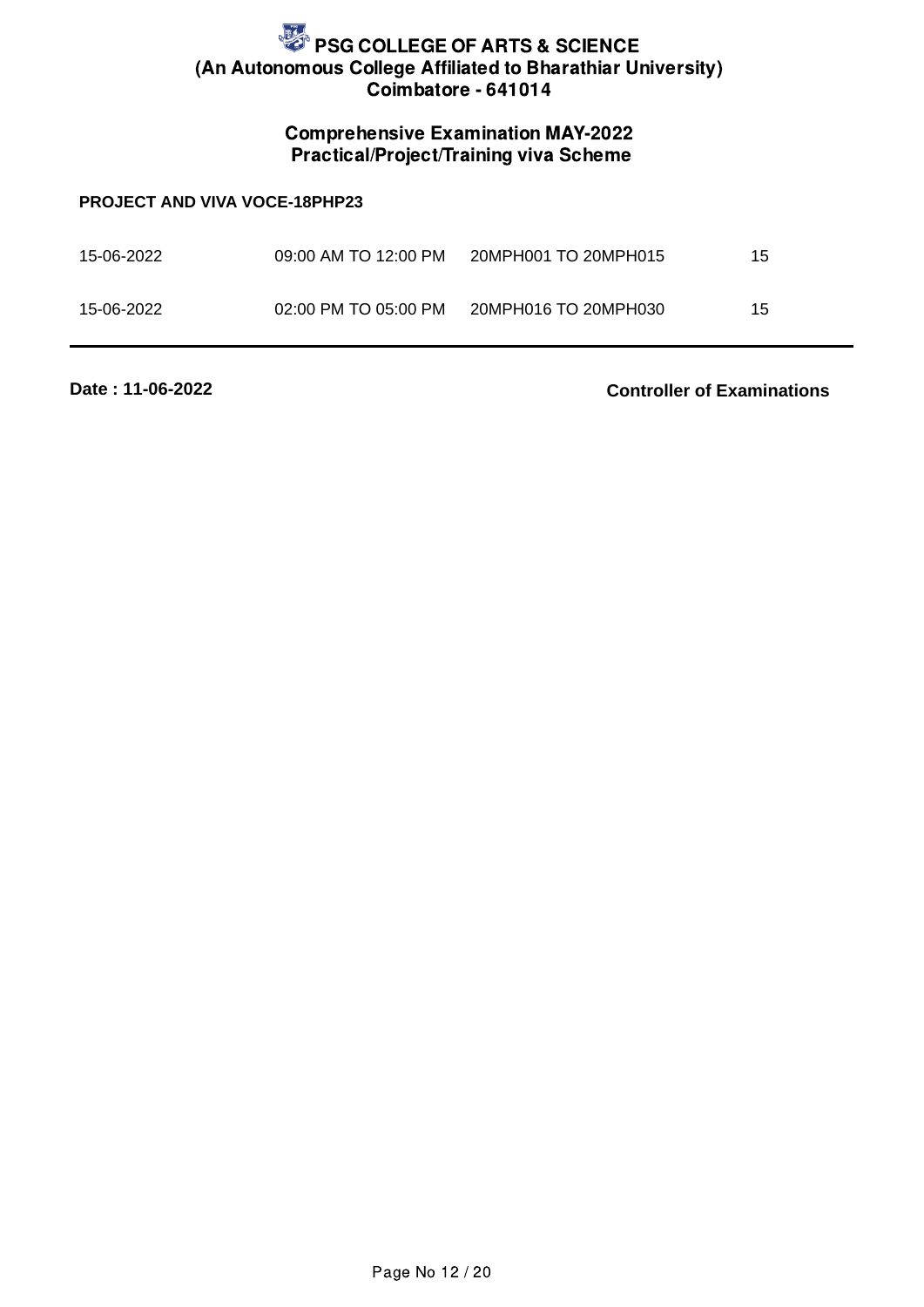## Comprehensive Examination MAY-2022 Practical/Project/Training viva Scheme

| <b>Department: CHEMISTRY(PG - AIDED)</b>        |                                                |                                               |                          |  |
|-------------------------------------------------|------------------------------------------------|-----------------------------------------------|--------------------------|--|
| <b>Date</b>                                     | <b>Time</b>                                    | <b>Register Numbers</b>                       | <b>Students</b><br>Count |  |
|                                                 | <b>ORGANIC CHEMISTRY PRACTICAL - I-18CHP09</b> |                                               |                          |  |
| 13-06-2022                                      | 09:00 AM TO 03:00 PM                           | 21MCH001 TO 21MCH015                          | 15                       |  |
| 14-06-2022                                      | 09:00 AM TO 03:00 PM                           | 21MCH016 TO 21MCH020,<br>21MCH022 TO 21MCH030 | 14                       |  |
|                                                 | <b>INORGANIC CHEMISTRY PRACTICAL-I-18CHP10</b> |                                               |                          |  |
| 15-06-2022                                      | 09:00 AM TO 03:00 PM                           | 21MCH001 TO 21MCH015                          | 15                       |  |
| 16-06-2022                                      | 09:00 AM TO 03:00 PM                           | 21MCH016 TO 21MCH020,<br>21MCH022 TO 21MCH030 | 14                       |  |
|                                                 | <b>ORGANIC CHEMISTRY PRACTICAL-II -18CHP11</b> |                                               |                          |  |
| 13-06-2022                                      | 09:00 AM TO 03:00 PM                           | 21MCH016 TO 21MCH020,<br>21MCH022 TO 21MCH030 | 14                       |  |
| 14-06-2022                                      | 09:00 AM TO 03:00 PM                           | 21MCH001 TO 21MCH015                          | 15                       |  |
| <b>INORGANIC CHEMISTRY PRACTICAL-II-18CHP12</b> |                                                |                                               |                          |  |
| 15-06-2022                                      | 09:00 AM TO 03:00 PM                           | 21MCH016 TO 21MCH020,<br>21MCH022 TO 21MCH030 | 14                       |  |
| 16-06-2022                                      | 09:00 AM TO 03:00 PM                           | 21MCH001 TO 21MCH015                          | 15                       |  |
| PHYSICAL CHEMISTRY PRACTICAL - I-18CHP17        |                                                |                                               |                          |  |

| 14-06-2022 | 09:00 AM TO 03:00 PM | 20MCH005 |  |
|------------|----------------------|----------|--|
|            |                      |          |  |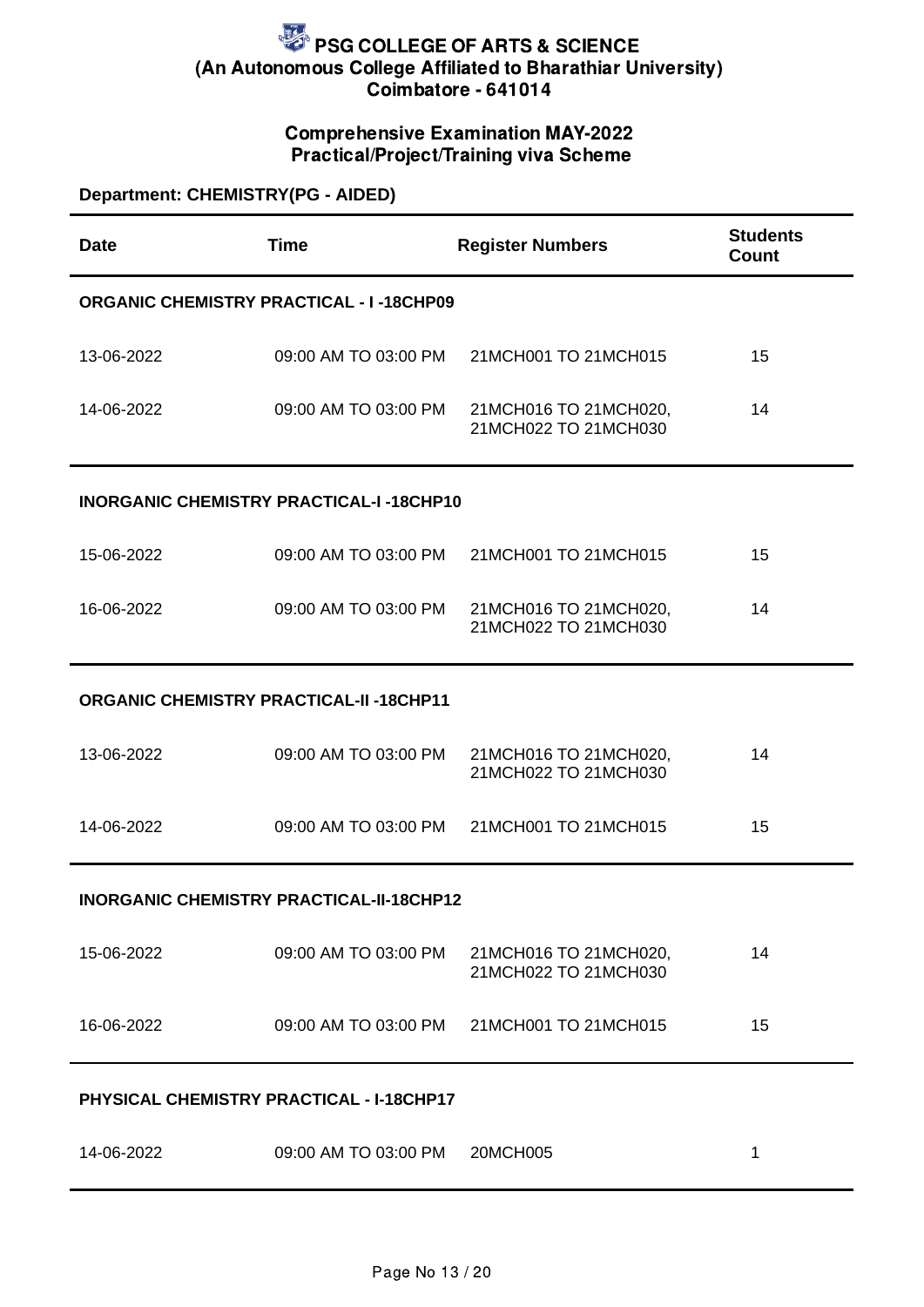## Comprehensive Examination MAY-2022 Practical/Project/Training viva Scheme

#### **PROJECT WORK-18CHP23**

| 13-06-2022 | 09:00 AM TO 12:00 PM | 20MCH001 TO 20MCH008,<br>20MCH010 TO 20MCH016 | 15 |
|------------|----------------------|-----------------------------------------------|----|
| 13-06-2022 | 02:00 PM TO 05:00 PM | 20MCH017 TO 20MCH030                          | 14 |

**Date : 11-06-2022**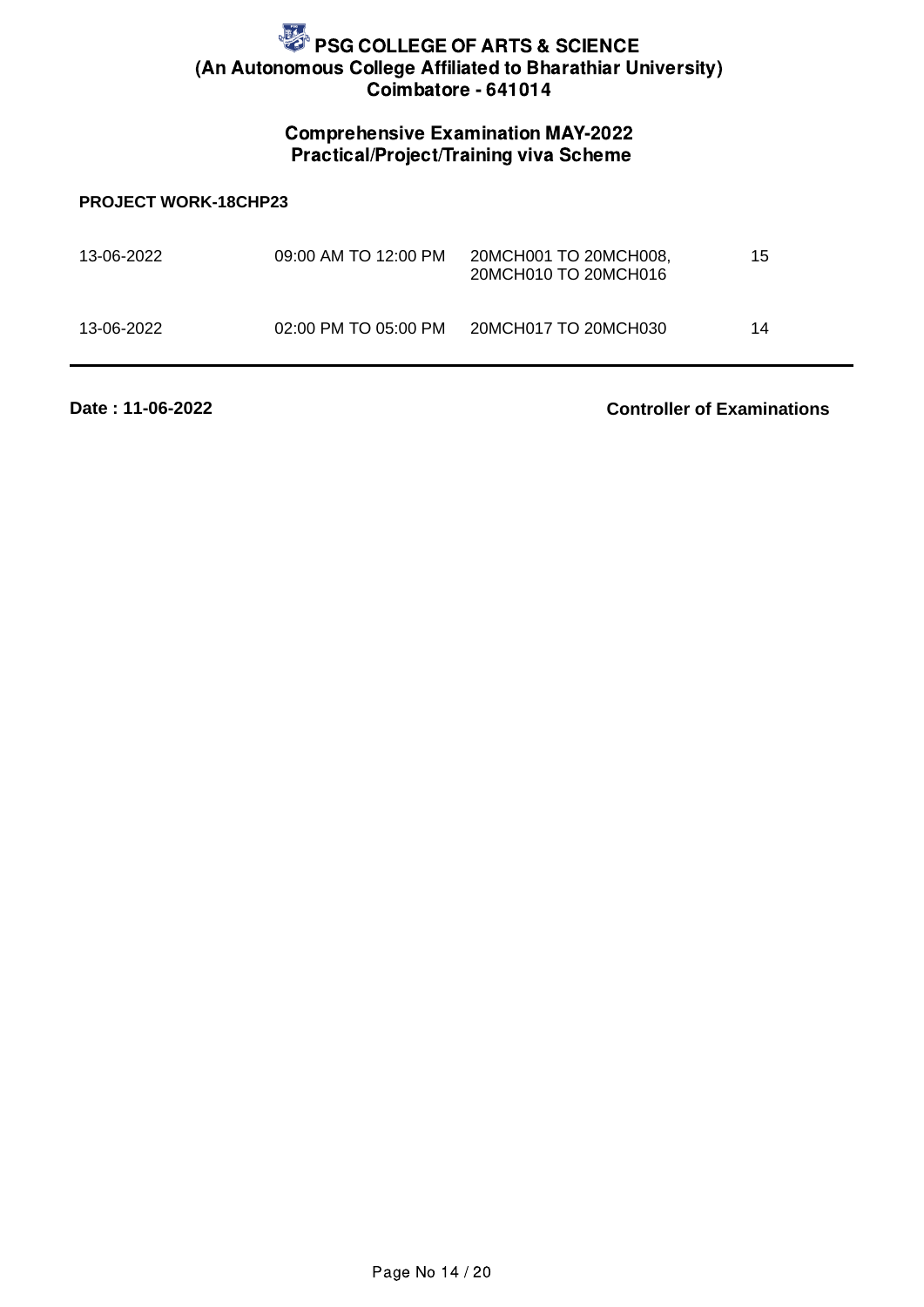## Comprehensive Examination MAY-2022 Practical/Project/Training viva Scheme

## **Department: FOODS AND NUTRITION(PG - AIDED)**

| <b>Date</b>                                   | <b>Time</b>          | <b>Register Numbers</b>                       | <b>Students</b><br><b>Count</b> |  |
|-----------------------------------------------|----------------------|-----------------------------------------------|---------------------------------|--|
| <b>FOOD ANALYSIS PRACTICAL-18NDP10</b>        |                      |                                               |                                 |  |
| 17-06-2022                                    | 09:00 AM TO 03:00 PM | 21MND001 TO 21MND009,<br>21MND011 TO 21MND020 | 19                              |  |
| <b>BIOCHEMICAL ANALYSIS PRACTICAL-18NDP19</b> |                      |                                               |                                 |  |
| 13-06-2022                                    | 09:00 AM TO 03:00 PM | 20MND001 TO 20MND020                          | 20                              |  |
| <b>PROJECT AND VIVA - VOCE-18NDP20</b>        |                      |                                               |                                 |  |
| 16-06-2022                                    | 09:00 AM TO 12:00 PM | 20MND001 TO 20MND010                          | 10                              |  |
| 16-06-2022                                    | 02:00 PM TO 05:00 PM | 20MND011 TO 20MND020                          | 10                              |  |

**Date : 11-06-2022**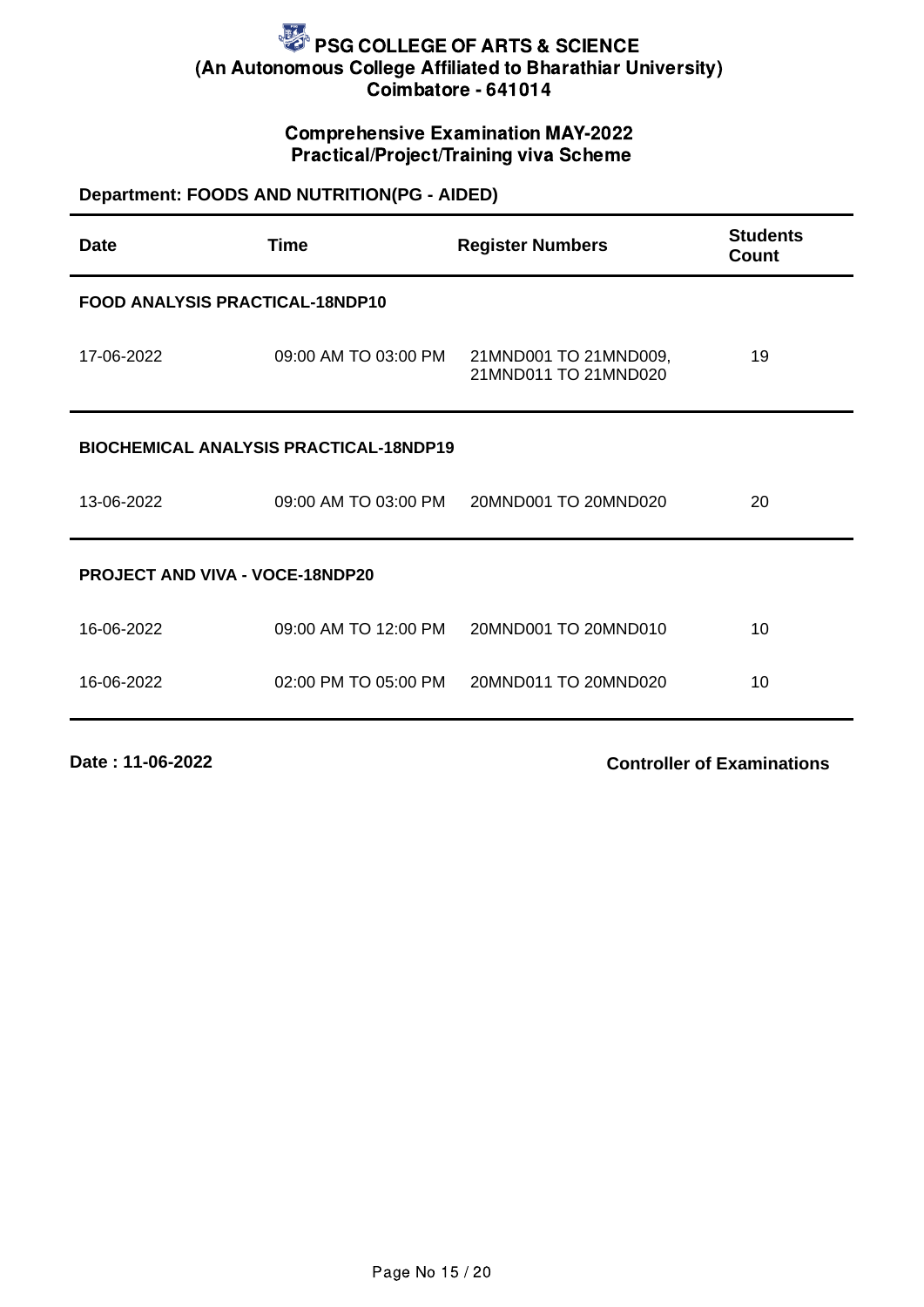## Comprehensive Examination MAY-2022 Practical/Project/Training viva Scheme

**Department: BIOCHEMISTRY(PG - AIDED)**

| Date                            | Time                                               | <b>Register Numbers</b>                       | <b>Students</b><br>Count |  |
|---------------------------------|----------------------------------------------------|-----------------------------------------------|--------------------------|--|
|                                 | <b>BIOCHEMISTRY PRACTICAL I &amp; VIVA-18BCP09</b> |                                               |                          |  |
| 13-06-2022                      | 09:00 AM TO 03:00 PM                               | 21MBC001 TO 21MBC005,<br>21MBC007 TO 21MBC021 | 20                       |  |
| 14-06-2022                      | 09:00 AM TO 03:00 PM                               | 21MBC022 TO 21MBC040                          | 19                       |  |
| <b>PROJECT AND VIVA-18BCP20</b> |                                                    |                                               |                          |  |
| 15-06-2022                      | 09:00 AM TO 12:00 PM                               | 20MBC001 TO 20MBC020                          | 20                       |  |
| 15-06-2022                      | 02:00 PM TO 05:00 PM                               | 20MBC022 TO 20MBC040                          | 19                       |  |

**Date : 11-06-2022**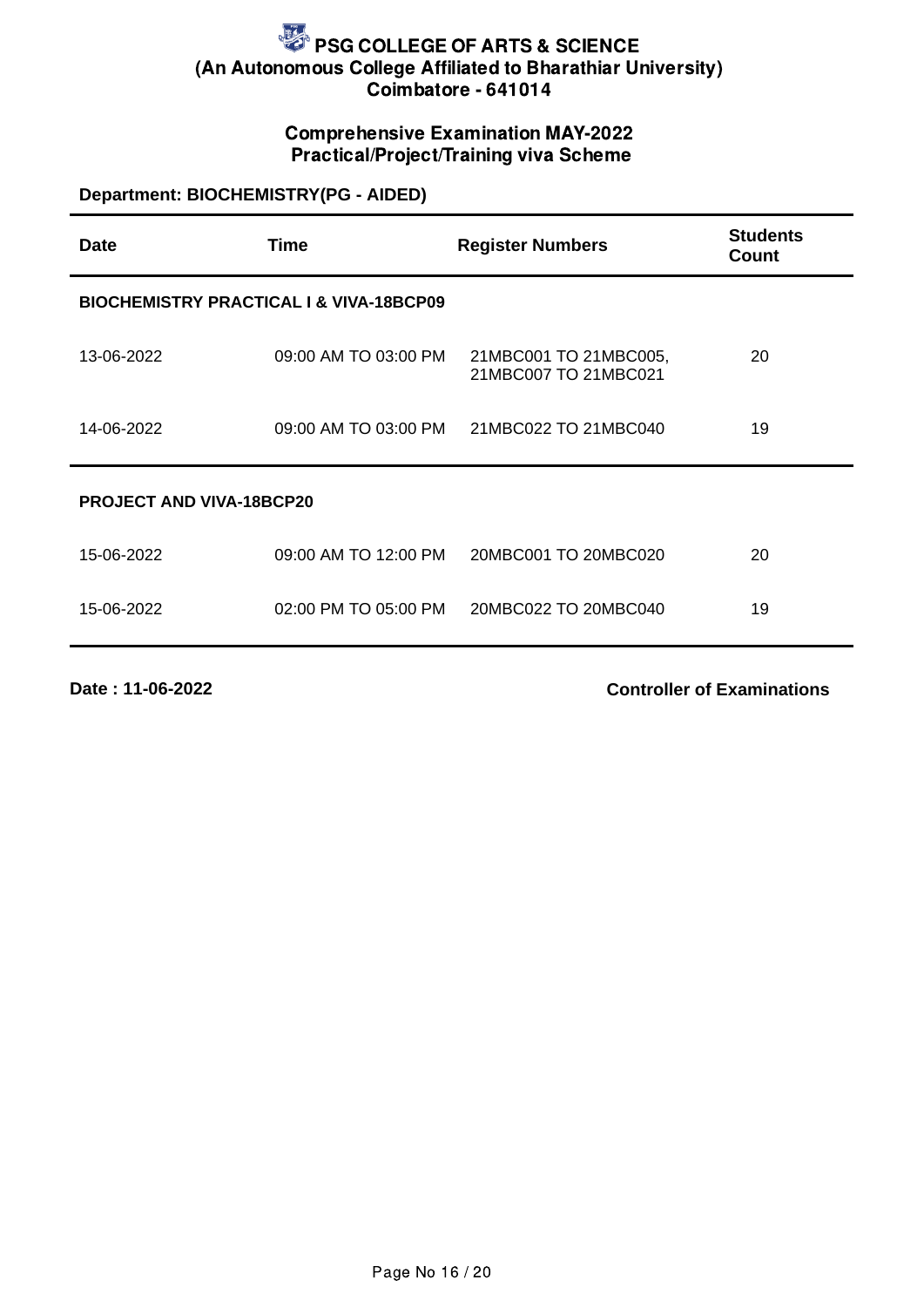## Comprehensive Examination MAY-2022 Practical/Project/Training viva Scheme

## **Department: ENVIRONMENTAL SCIENCE(PG - AIDED)**

| Date                          | <b>Time</b>                                                   | <b>Register Numbers</b>                                                     | <b>Students</b><br><b>Count</b> |  |
|-------------------------------|---------------------------------------------------------------|-----------------------------------------------------------------------------|---------------------------------|--|
|                               |                                                               | <b>PRACTICAL - II: WATER AND WASTE WATER ANALYSIS AND TREATMENT-18ESP10</b> |                                 |  |
| 13-06-2022                    | 09:00 AM TO 03:00 PM                                          | 21MES001 TO 21MES007,<br>21MES009 TO 21MES017,<br>21MES019                  | 17                              |  |
| 14-06-2022                    | 09:00 AM TO 03:00 PM                                          | 21MES020, 21MES021,<br>21MES023, 21MES025 TO<br>21MES037, 21MES018          | 17                              |  |
|                               | <b>PRACTICAL - III: SOIL AND SOLID WASTE ANALYSIS-18ESP11</b> |                                                                             |                                 |  |
| 15-06-2022                    | 09:00 AM TO 03:00 PM                                          | 21MES001 TO 21MES007,<br>21MES009 TO 21MES017,<br>21MES019                  | 17                              |  |
| 16-06-2022                    | 09:00 AM TO 03:00 PM                                          | 21MES020, 21MES021,<br>21MES023, 21MES025 TO<br>21MES037, 21MES018          | 17                              |  |
| <b>PROJECT REPORT-18ESP23</b> |                                                               |                                                                             |                                 |  |
| 17-06-2022                    | 09:00 AM TO 12:00 PM                                          | 20MES001 TO 20MES010,<br>20MES012, 20MES013                                 | 12                              |  |
| 17-06-2022                    | 02:00 PM TO 05:00 PM                                          | 20MES014 TO 20MES016,<br>20MES018 TO 20MES026                               | 12                              |  |

**Date : 11-06-2022**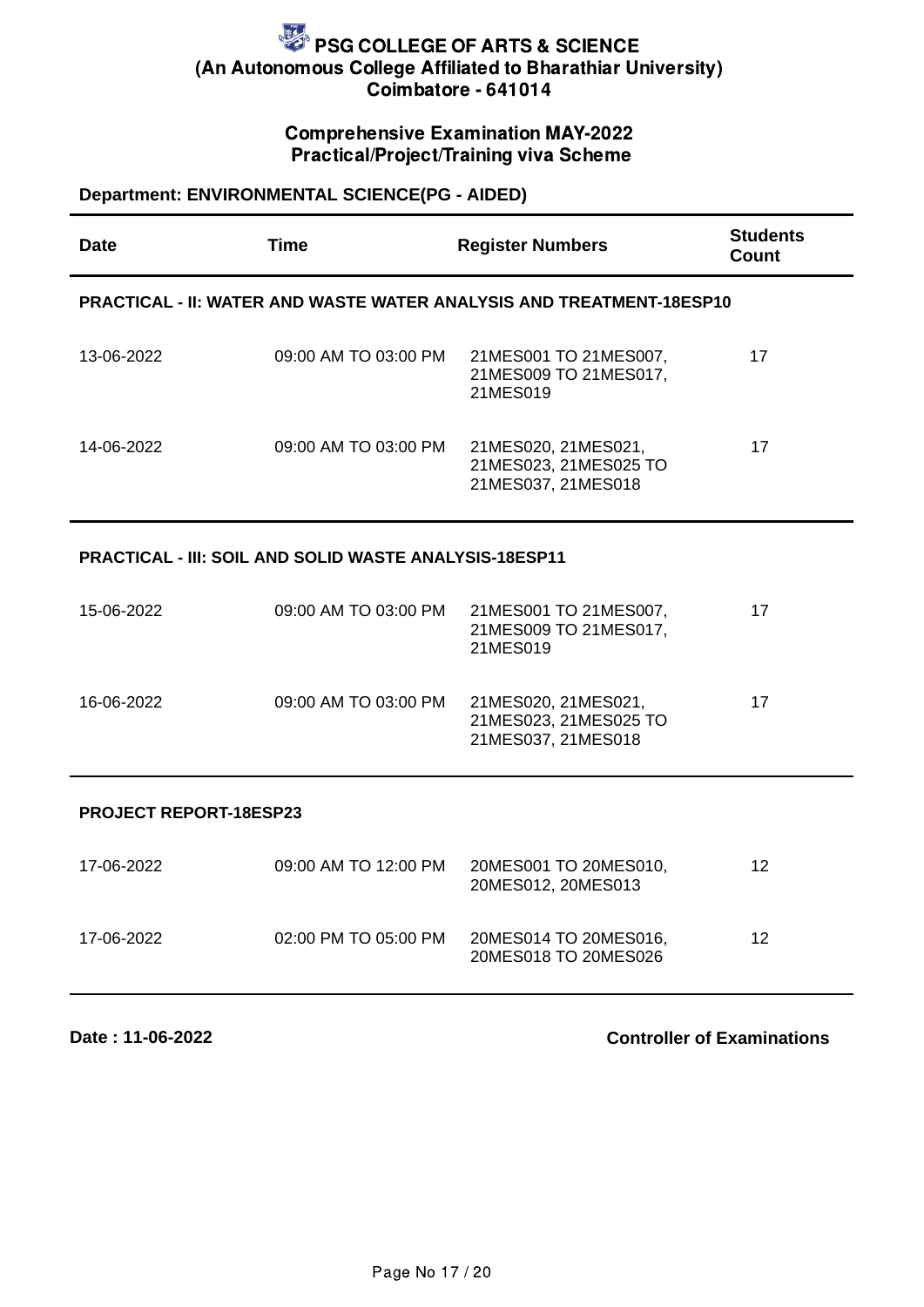## Comprehensive Examination MAY-2022 Practical/Project/Training viva Scheme

| Department: COMPUTER SCIENCE(PG - AIDED)     |                      |                                                                                                                                                     |                          |  |
|----------------------------------------------|----------------------|-----------------------------------------------------------------------------------------------------------------------------------------------------|--------------------------|--|
| <b>Date</b>                                  | <b>Time</b>          | <b>Register Numbers</b>                                                                                                                             | <b>Students</b><br>Count |  |
| PROGRAMMING LAB - I-20CMP07                  |                      |                                                                                                                                                     |                          |  |
| 15-06-2022                                   | 09:00 AM TO 12:00 PM | 21MCM036                                                                                                                                            | $\mathbf 1$              |  |
|                                              |                      | SKILL ORIENTED PROGRAMMING LAB-II (PROGRAMS BASED ON C C++ & JAVA)-20CMP08                                                                          |                          |  |
| 16-06-2022                                   | 09:00 AM TO 12:00 PM | 21MCM036                                                                                                                                            | $\mathbf{1}$             |  |
| <b>PROGRAMMING LAB IIII-20CMP15</b>          |                      |                                                                                                                                                     |                          |  |
| 15-06-2022                                   | 09:00 AM TO 12:00 PM | 21MCM001 TO 21MCM013,<br>21MCM015 TO 21MCM026                                                                                                       | 25                       |  |
| 15-06-2022                                   | 02:00 PM TO 05:00 PM | 21MCM027 TO 21MCM050                                                                                                                                | 24                       |  |
|                                              |                      | SKILL ORIENTED- PROGRAMMING LAB IIV (BASED ON SOFTWARE TOOLS WEKA RAPID MINER<br>OCTAVE PROTÉGÉ GEPHI NET GRAPH PHOTOSHOP FLASH COREL DRAW)-20CMP16 |                          |  |
| 16-06-2022                                   | 09:00 AM TO 12:00 PM | 21MCM001 TO 21MCM013,<br>21MCM015 TO 21MCM026                                                                                                       | 25                       |  |
| 16-06-2022                                   |                      | 02:00 PM TO 05:00 PM 21MCM027 TO 21MCM050                                                                                                           | 24                       |  |
| <b>MAJOR PROJECT &amp; VIVA VOCE-20CMP28</b> |                      |                                                                                                                                                     |                          |  |
| 14-06-2022                                   | 09:00 AM TO 12:00 PM | 20MCM001 TO 20MCM016,<br>20MCM018 TO 20MCM024                                                                                                       | 23                       |  |
| 14-06-2022                                   | 02:00 PM TO 05:00 PM | 20MCM025 TO 20MCM027,<br>20MCM029 TO 20MCM047                                                                                                       | 22                       |  |
|                                              |                      |                                                                                                                                                     |                          |  |

**Date : 11-06-2022**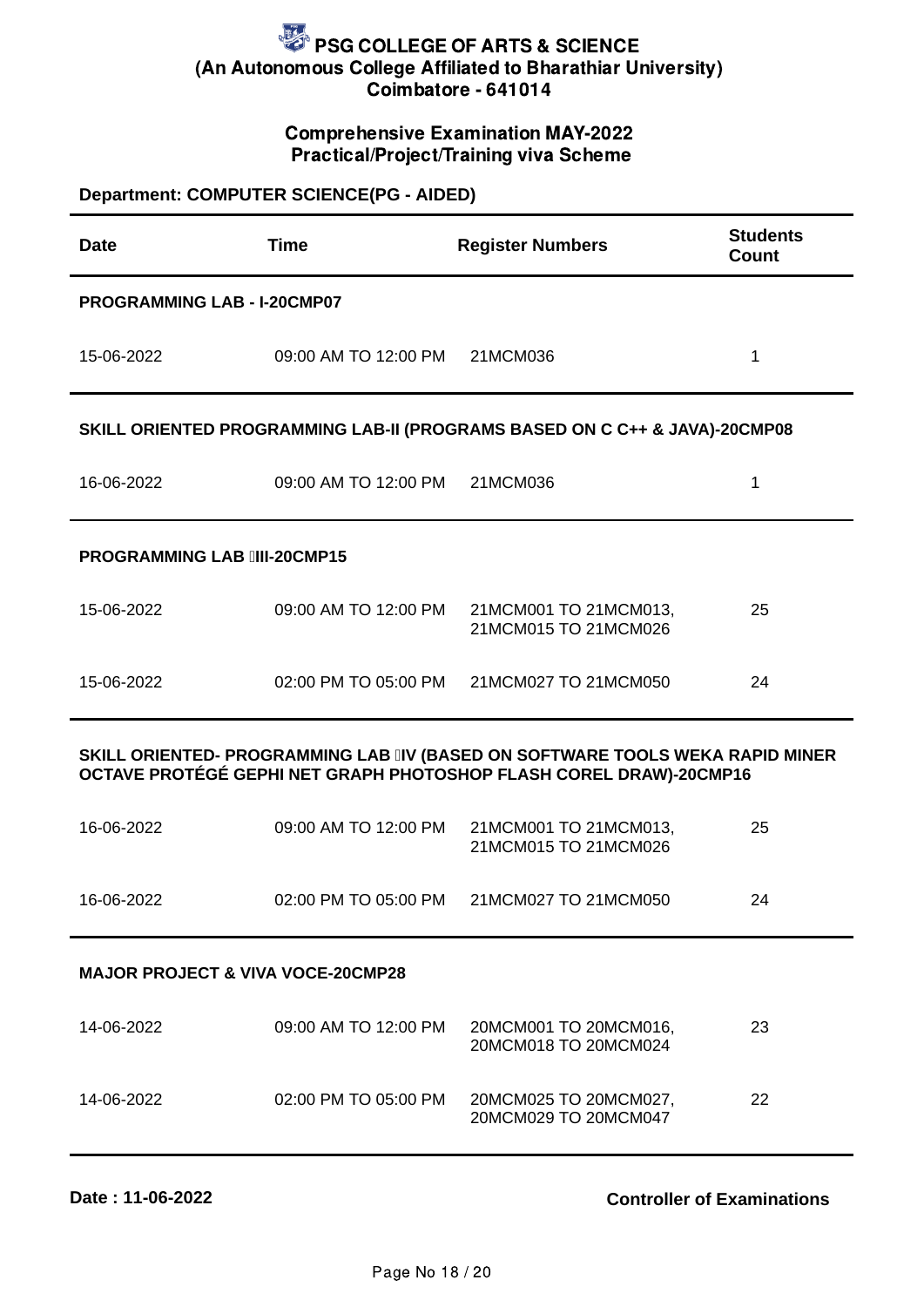## Comprehensive Examination MAY-2022 Practical/Project/Training viva Scheme

### **Department: APPLIED MICROBIOLOGY(PG - AIDED)**

| <b>Date</b>                               | <b>Time</b>          | <b>Register Numbers</b>                                    | <b>Students</b><br>Count |  |
|-------------------------------------------|----------------------|------------------------------------------------------------|--------------------------|--|
| <b>MICROBIOLOGY PRACTICALS II-18MBP12</b> |                      |                                                            |                          |  |
| 16-06-2022                                | 09:00 AM TO 3:00 PM  | 21MMB001 TO 21MMB019                                       | 19                       |  |
| 17-06-2022                                | 9:00 AM TO 12:00 PM  | 21MMB001 TO 21MMB019                                       | 19                       |  |
| 17-06-2022                                | 09:00 AM TO 3:00 PM  | 21MMB020, 21MMB022 TO<br>21MMB034, 21MMB036 TO<br>21MMB040 | 19                       |  |
| 18-06-2022                                | 9:00 AM TO 12:00 PM  | 21MMB020, 21MMB022 TO<br>21MMB034, 21MMB036 TO<br>21MMB040 | 19                       |  |
| <b>PROJECT &amp; VIVA VOCE-20MBP22</b>    |                      |                                                            |                          |  |
| 15-06-2022                                | 09:00 AM TO 12:00 PM | 20MMB001 TO 20MMB020                                       | 20                       |  |
| 15-06-2022                                | 02:00 PM TO 05:00 PM | 20MMB021 TO 20MMB040                                       | 20                       |  |

**Date : 11-06-2022**